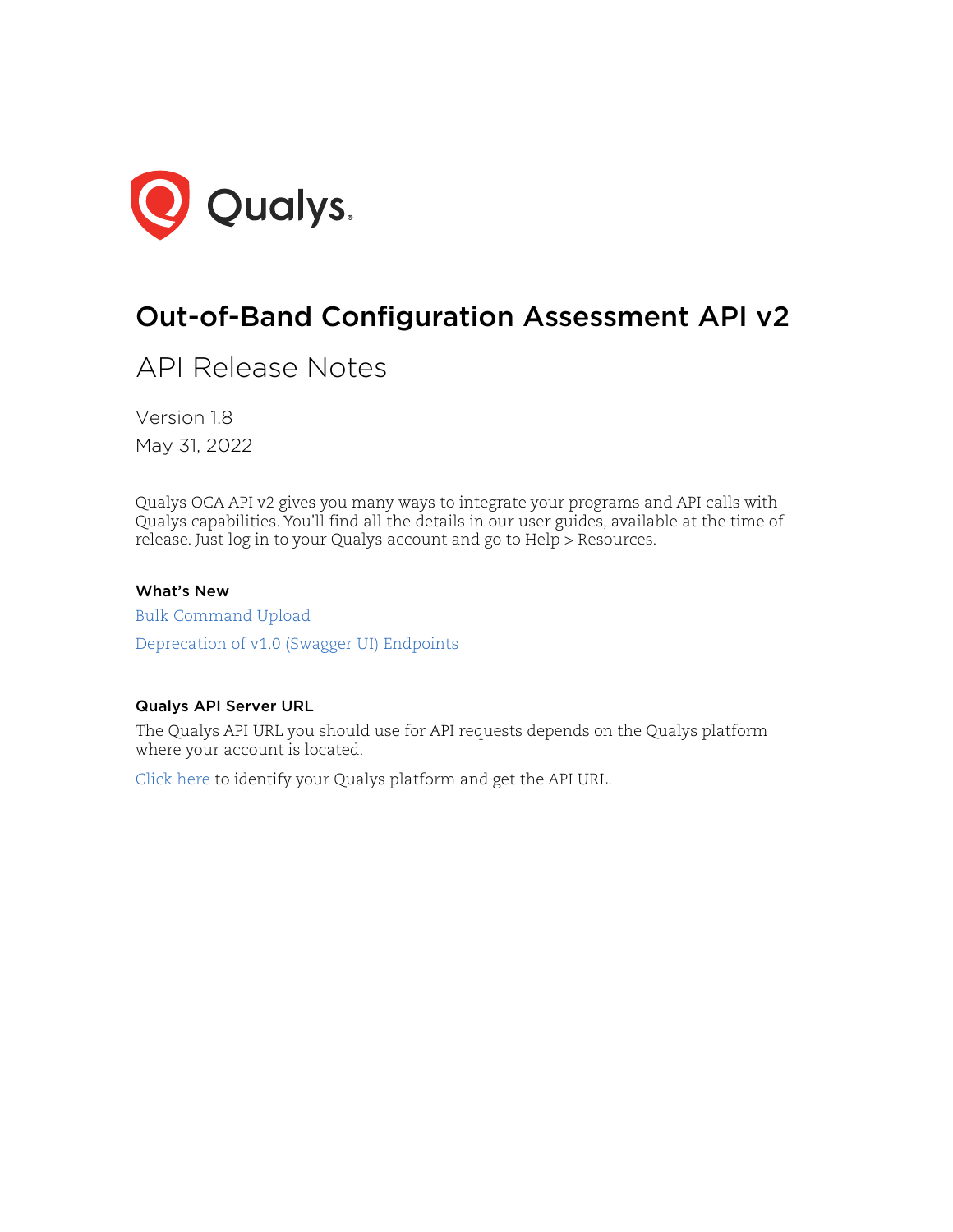## <span id="page-1-0"></span>Bulk Command Upload

| API                   | <api_gateway_url>/ocaapi/v2.0/asset/asset_uuid/command/bulk/output/<br/>PolicyCompliance</api_gateway_url> |
|-----------------------|------------------------------------------------------------------------------------------------------------|
| Operator              | POST                                                                                                       |
| DTD or XSD changes No |                                                                                                            |

With this release, we have introduced a new bulk command upload feature. This feature allows you to upload the output of all the individual commands or the configurations together. As a result, you can upload a single file containing the data for all the command outputs/configurations together.

A single file containing all the commands output makes OCA more scalable for you to upload the data for multiple commands.

All these commands need to be run on respective devices, and the consolidated output of these commands needs to be uploaded to the Qualys platform in the form of a text file.

## HTTP Status Code

- $-200:OK$
- 400: Bad Request
- 401: Unauthorized user
- 403: Forbidden
- 404: Not Found

#### Input Parameters

The following table shows the parameters used:

| Parameter      | Description                                                                                                                                                                 |
|----------------|-----------------------------------------------------------------------------------------------------------------------------------------------------------------------------|
| asset_uuid     | (Required) Provide the UUID of the asset.                                                                                                                                   |
| manifest_types | (Required) Manifest type of asset.<br>Allowed value: PolicyCompliance                                                                                                       |
| data           | (Required) File containing the consolidated output of all the<br>individual commands to be provisioned.<br>Accepted Files: .txt.<br>Example: sample-bulk-command-upload.txt |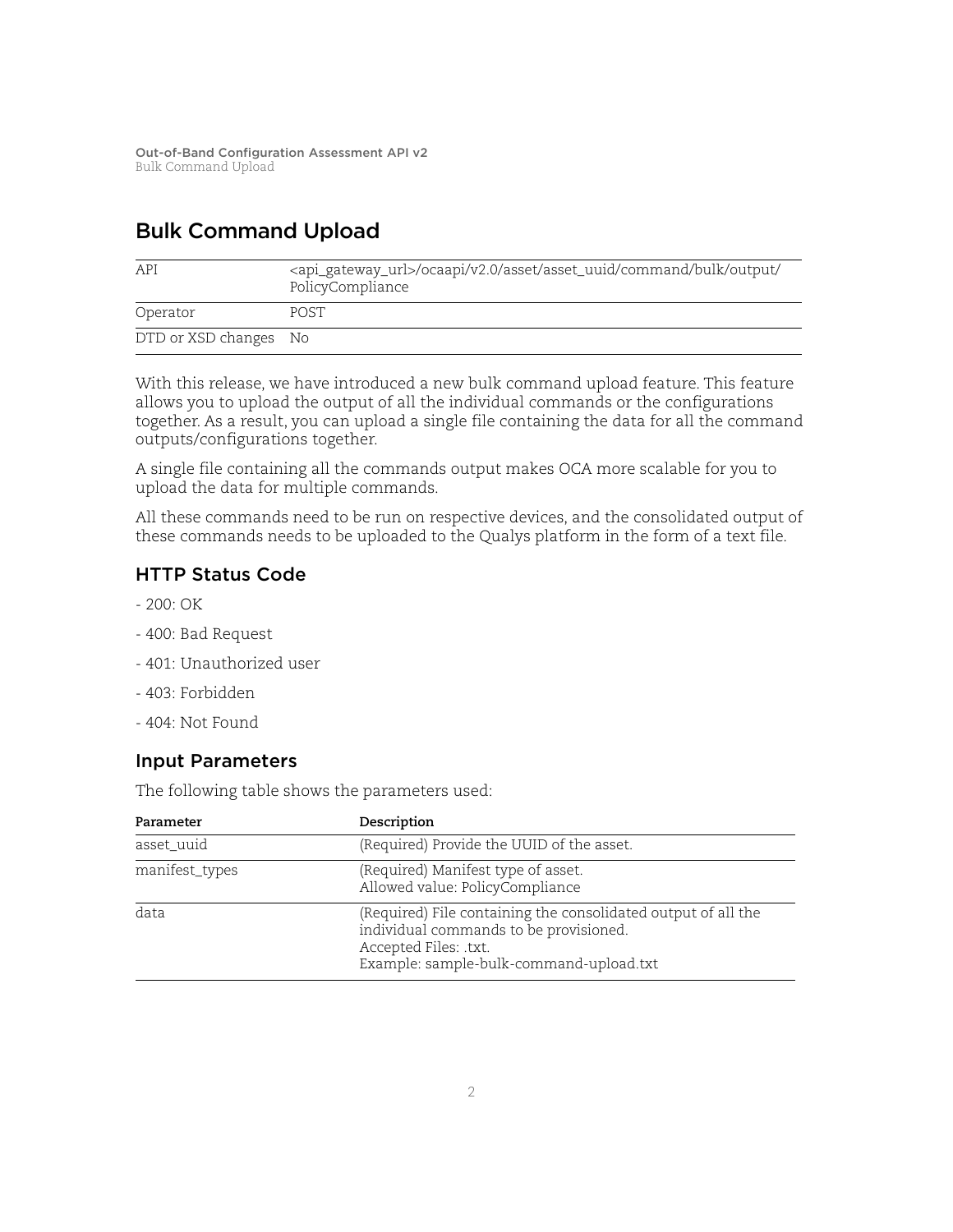### Header Parameters

| Parameter     | Description                                                                          |
|---------------|--------------------------------------------------------------------------------------|
| assetFlowType | Provide asset flow type. The default value is "DEFAULT".                             |
| authorization | (Required) The token that was generated using the Fetch<br>Authentication Token API. |

#### Sample -

API v2 request:

```
curl -X POST 
'https://<api_gateway_url>/ocaapi/v2.0/asset/asset_uuid/command/bulk/outp
ut/PolicyCompliance" 
-H "accept: application/json"
-H "assetFlowType: DEFAULT"
-H "Authorization: Bearer <token>'
-H "Content-Type: multipart/form-data"
-F "data=@samplefile.txt;type=text/plain"
```
Response: Successful upload response

```
{
     "code": 200,
     "message": "Command Bulk Output Uploaded Successfully."
}
```
Response: Unsuccessful upload response

```
{
     "_error": {
         "code": 400,
         "message": "ERR-2070 - Invalid file format. Only txt file type is 
supported. Please upload a file appropriately"
   }
}
```